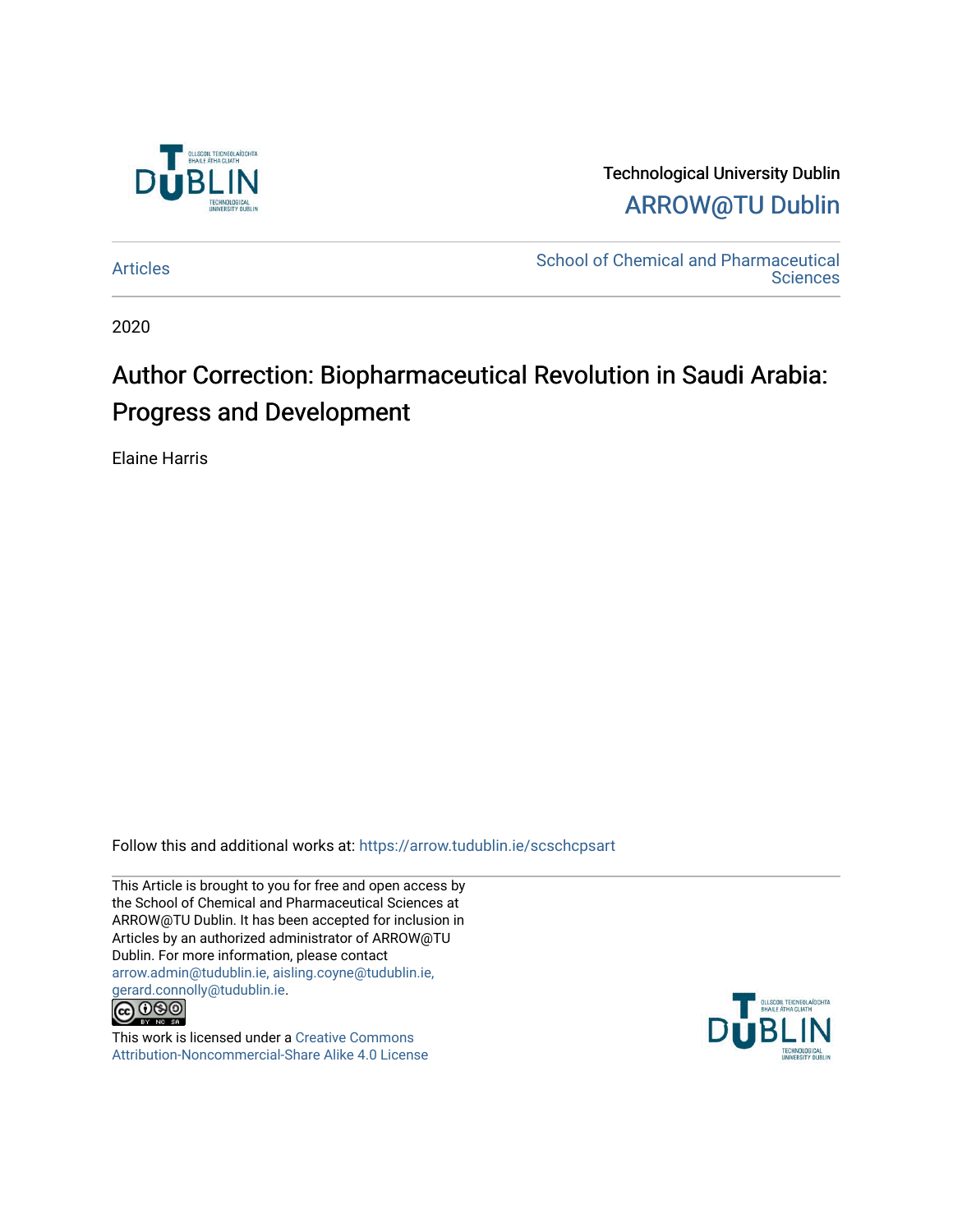See discussions, stats, and author profiles for this publication at: [https://www.researchgate.net/publication/347319778](https://www.researchgate.net/publication/347319778_Author_Correction_Biopharmaceutical_Revolution_in_Saudi_Arabia_Progress_and_Development?enrichId=rgreq-ea947f0c691f5d1c954ec1e0be27f1de-XXX&enrichSource=Y292ZXJQYWdlOzM0NzMxOTc3ODtBUzo5ODQyMTI3ODE5NDQ4NDFAMTYxMTY2NjAyMTcwNQ%3D%3D&el=1_x_2&_esc=publicationCoverPdf)

## [Author Correction: Biopharmaceutical Revolution in Saudi Arabia: Progress](https://www.researchgate.net/publication/347319778_Author_Correction_Biopharmaceutical_Revolution_in_Saudi_Arabia_Progress_and_Development?enrichId=rgreq-ea947f0c691f5d1c954ec1e0be27f1de-XXX&enrichSource=Y292ZXJQYWdlOzM0NzMxOTc3ODtBUzo5ODQyMTI3ODE5NDQ4NDFAMTYxMTY2NjAyMTcwNQ%3D%3D&el=1_x_3&_esc=publicationCoverPdf) and Development

READS 14

**Article** in Journal of Pharmaceutical Innovation · December 2020

DOI: 10.1007/s12247-020-09522-5

CITATIONS 0 **2 authors**, including: [Elaine Harris](https://www.researchgate.net/profile/Elaine-Harris-3?enrichId=rgreq-ea947f0c691f5d1c954ec1e0be27f1de-XXX&enrichSource=Y292ZXJQYWdlOzM0NzMxOTc3ODtBUzo5ODQyMTI3ODE5NDQ4NDFAMTYxMTY2NjAyMTcwNQ%3D%3D&el=1_x_5&_esc=publicationCoverPdf) TU Dublin **29** PUBLICATIONS **29** CITATIONS

[SEE PROFILE](https://www.researchgate.net/profile/Elaine-Harris-3?enrichId=rgreq-ea947f0c691f5d1c954ec1e0be27f1de-XXX&enrichSource=Y292ZXJQYWdlOzM0NzMxOTc3ODtBUzo5ODQyMTI3ODE5NDQ4NDFAMTYxMTY2NjAyMTcwNQ%3D%3D&el=1_x_7&_esc=publicationCoverPdf)

**Some of the authors of this publication are also working on these related projects:**

 $Prc$ 

Pro

Science and Knowledge Management [View project](https://www.researchgate.net/project/Science-and-Knowledge-Management?enrichId=rgreq-ea947f0c691f5d1c954ec1e0be27f1de-XXX&enrichSource=Y292ZXJQYWdlOzM0NzMxOTc3ODtBUzo5ODQyMTI3ODE5NDQ4NDFAMTYxMTY2NjAyMTcwNQ%3D%3D&el=1_x_9&_esc=publicationCoverPdf)

Therapeutic Delivery: Industry Updates [View project](https://www.researchgate.net/project/Therapeutic-Delivery-Industry-Updates?enrichId=rgreq-ea947f0c691f5d1c954ec1e0be27f1de-XXX&enrichSource=Y292ZXJQYWdlOzM0NzMxOTc3ODtBUzo5ODQyMTI3ODE5NDQ4NDFAMTYxMTY2NjAyMTcwNQ%3D%3D&el=1_x_9&_esc=publicationCoverPdf)

All content following this page was uploaded by [Elaine Harris](https://www.researchgate.net/profile/Elaine-Harris-3?enrichId=rgreq-ea947f0c691f5d1c954ec1e0be27f1de-XXX&enrichSource=Y292ZXJQYWdlOzM0NzMxOTc3ODtBUzo5ODQyMTI3ODE5NDQ4NDFAMTYxMTY2NjAyMTcwNQ%3D%3D&el=1_x_10&_esc=publicationCoverPdf) on 26 January 2021.